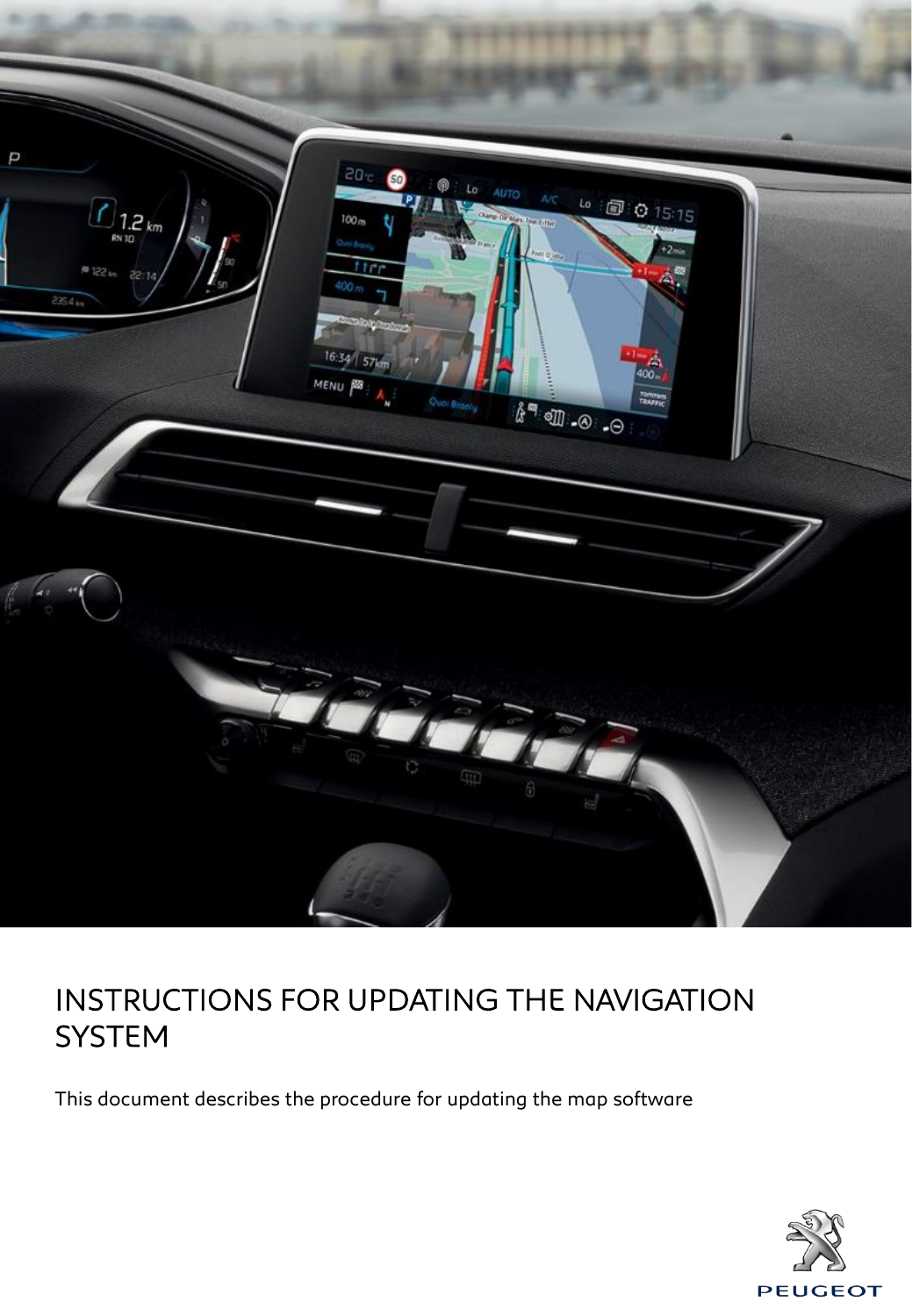# **1) PREPARING YOUR USB STICK**

# **Tip :**

- We recommend using a USB stick with a minimum 16 GB capacity. (Some mapping updates requires a 32 GB capacity.)
- The USB stick must be empty and formatted to FAT32. If you are unsure of how to proceed, here is how to format your USB stick to FAT32

#### **Caution:**

• Reinitialise the USB key before downloading any updates. Formatting it erases any files present on the USB key

### **For Microsoft Windows users:**

- Insert the USB key into the computer
- Run File Explorer (press the "Windows" and "E" keys simultaneously)
- Right-click the removable disk involved
- Left-click "Format"
- Check the "File System": FAT32 (default)
- Left-click "Start"

### **For Apple users:**

- Plug the USB stick into your computer.
- Open the "Disk Utility" app in the "Utilities" folder in the "Apps" folder.
- Select your USB stick in "External".
- Select the "MS DOS (FAT)" format and "Master Boot Record (MBR)".
- Left click on "Delete".

*NB: The system files generated on the USB stick by Apple when you plug it into your Mac may disrupt its later use in your vehicle. To solve this problem, we recommend you use the CleanMyDrive app available free at [the App Store \(https://itunes.apple.com/fr/app/cleanmydrive-](https://itunes.apple.com/fr/app/cleanmydrive-2/id523620159?mt=12)2/id523620159?mt=12 )*

## **2) DOWNLOAD THE SOFTWARE (30' or more depending on internet speed)**

To update the software of your system, you need to download two files:

The software update, compressed in .tar format:

| EX: C PSA_map-eur_6.0.1-r0-NAC_EUR_WAVE2.tar     | 13/11/2017 15:31 | tar Archive |
|--------------------------------------------------|------------------|-------------|
| • The license file, which has a * key extension: |                  |             |

EX : | license\_0D01021889D4E6FE115B\_001315031501521229.key 13/11/2017 13:18 KEY File

### NB : **The file download time of these files on your computer may range from several tens of minutes to several hours depending on your internet connection (equipment, speed).**

Once you have downloaded the files on your computer, you need to extract the files from the .tar folder to be copied on to your USB stick.





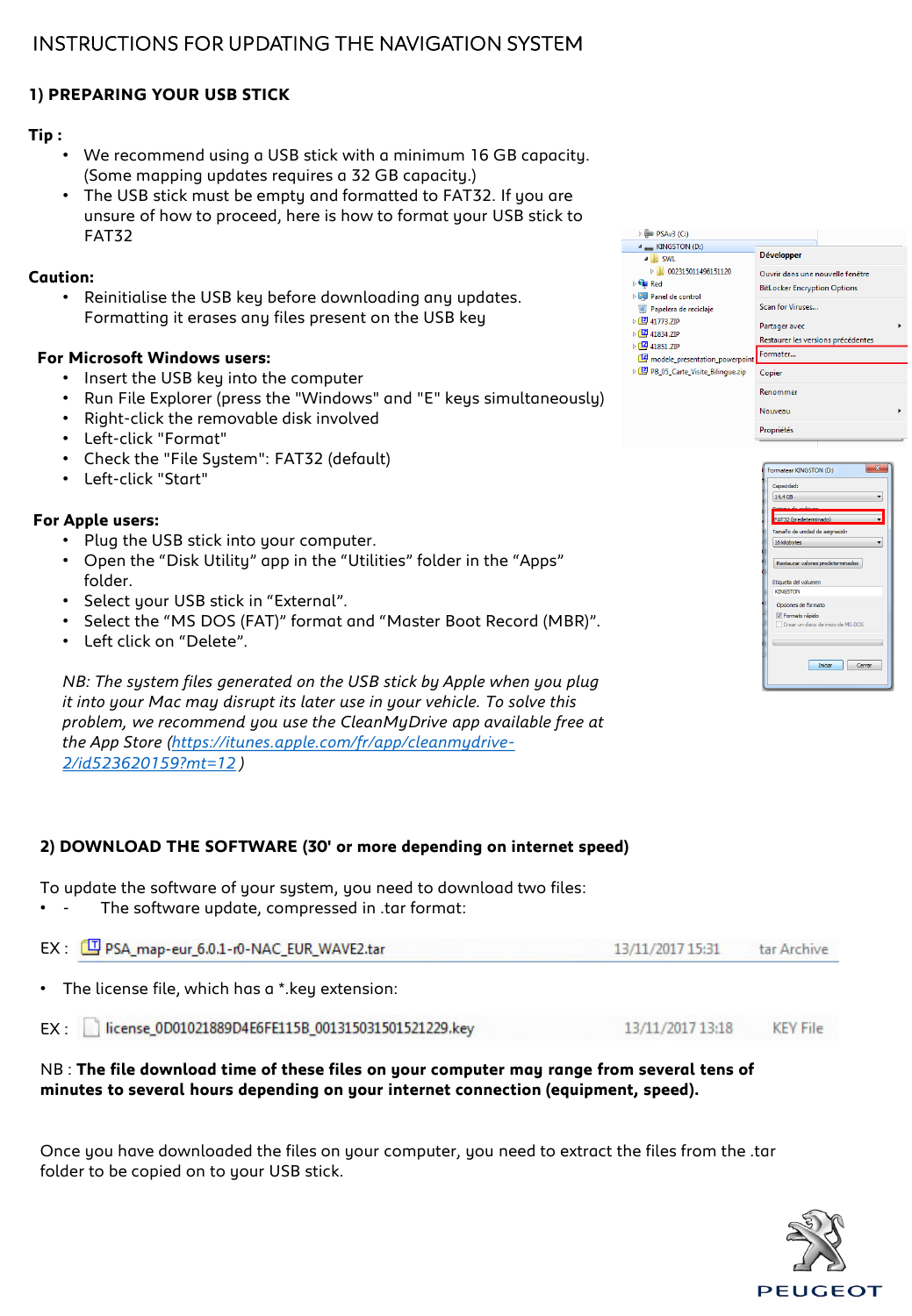## **3) UNZIPPING THE DOWNLOADED FILE**

Here is how to unzip the required files from the .tar file downloaded on your computer:

#### **For Microsoft Windows users:**

• Right-click on the file and select your unzip tool (e.g. 7 Zip) and click on "Extract here" to save the files on your computer.

*If you don't have an unzip tool, we recommend that you install 7 Zip on your computer beforehand [\(http://www.7-zip.org/download.html](http://www.7-zip.org/download.html) )*

#### **For Apple users:**

• We recommend you use the "Unarchiver" app available free at the App Store ([https://itunes.apple.com/fr/app/the-unarchiver/id425424353?mt=12\)](https://itunes.apple.com/fr/app/the-unarchiver/id425424353?mt=12)

The extraction will generate an SWL folder on your computer containing the update files, as well as an "UpdateInfo.xml" file, which you will not need later.

## **4) COPYING THE FILES ON TO YOUR USB STICK:**

You now need to copy the extracted files on to your USB stick:

- Copy the extracted SWL file to the USB stick.

- Create a "License" folder on your USB stick (please use this exact spelling) and copy your \*.key format license file into it.

The file tree of your USB stick must be consistent with the following:

#### **You are now ready to update your car's system.**

#### **5) TRANSFER THE UPDATES INTO THE VEHICLE**

#### **Caution:**

It is essential to keep the engine running while the updates are being installed

It is recommended not to drive while the updates are being installed. Park your car in the open air rather than a confined space (e.g. a garage).

Disable the "Stop & Start" function to prevent the vehicle going into standby mode, particularly if the vehicle is not moving

Never remove the key from the USB port of the vehicle before the update process has finished The GPS function will not be available during the update.

Do not remove the USB stick from the car before the update process is complete.

Do not turn off your engine before the update process is complete.

#### **Step 5.1:**

Insert the key into the USB port of the vehicle

#### **Step 5.2:**

Select the "Navigation" function in the touch screen

#### **Step 5.3:**

Follow the dialogue on the touch screen (see the dialogue screens below)



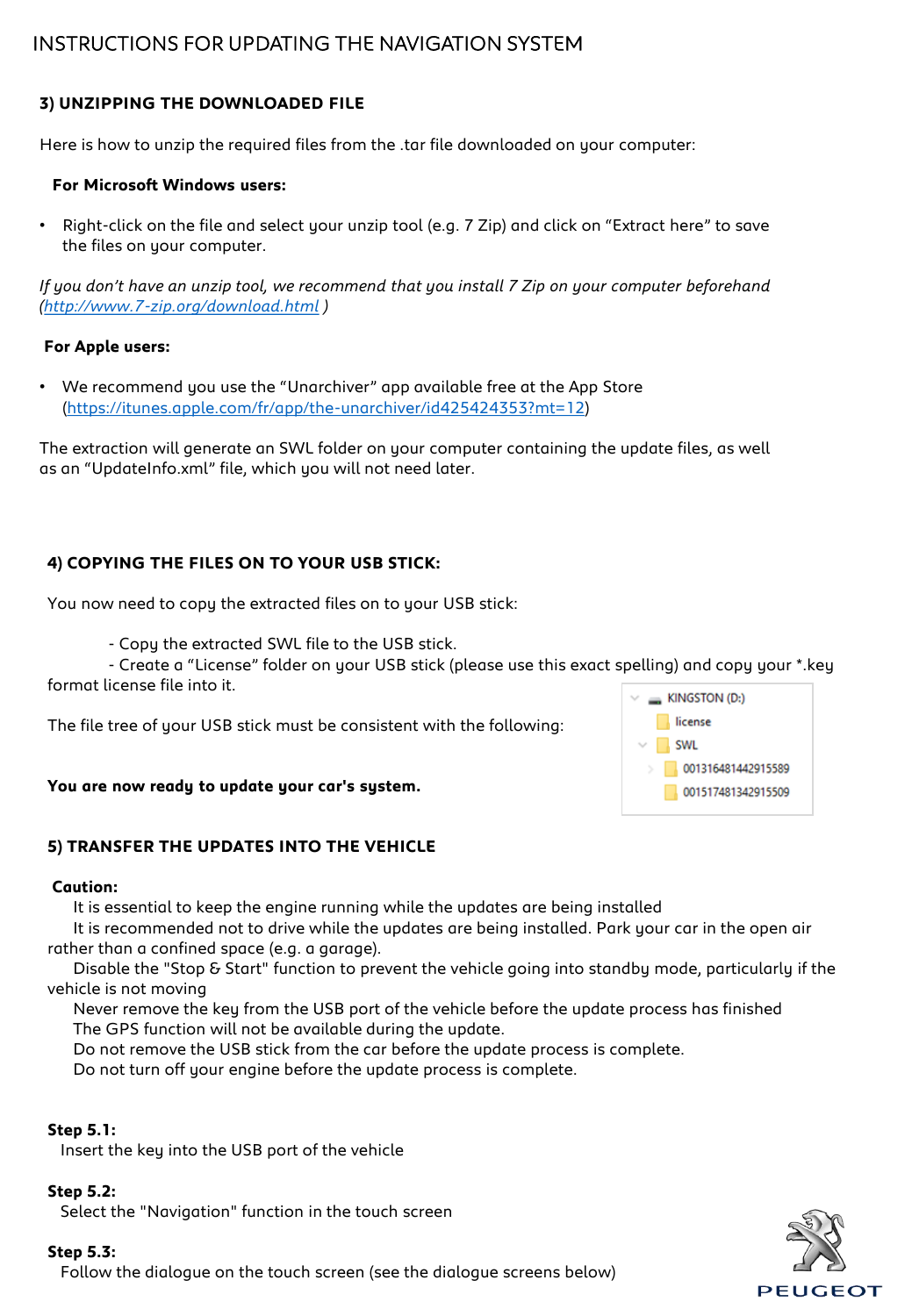In-vehicle software update dialogue (30')



**1.3**